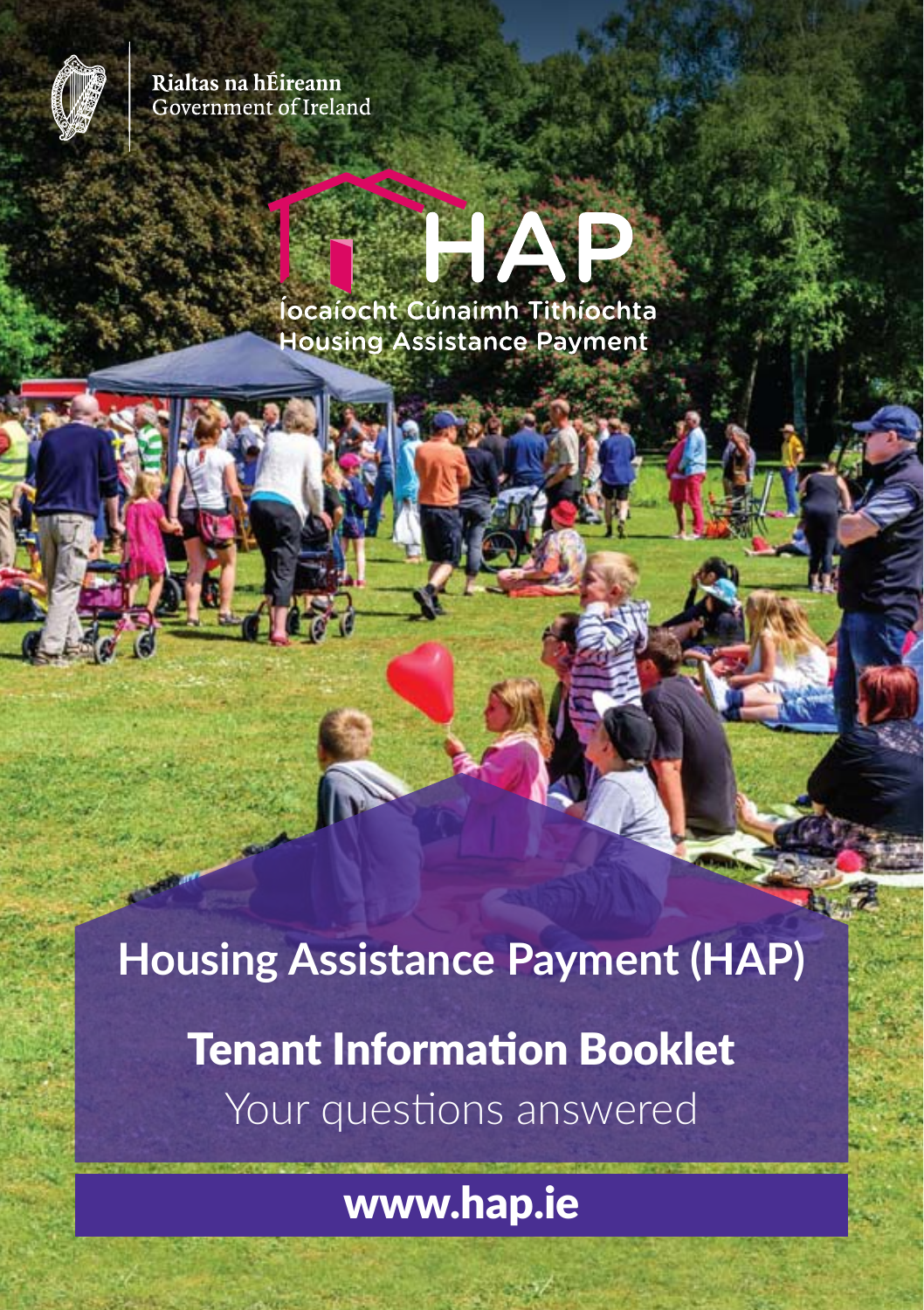

# **Table of Contents**

#### About this booklet

- 1 What is the Housing Assistance Payment scheme (HAP)?
- 2 How will HAP benefit me?
- 3 How does HAP work?
- 4 Can I transfer to another Housing Support?
- 5 Are there limits on HAP payments?
- 6 Who is eligible for HAP?
- 7 What conditions must be met for HAP?
- 8 How do I apply for HAP?
- 9 What documents do I need when applying for HAP?
- 10 How often is HAP paid?
- 11 Will my landlord know about HAP?
- $(12)$  Do I have to pay the deposit?
- 13 What happens to my Rent Supplement if I move to HAP?
- 14 Where can I find more information on HAP?

## **About this booklet**

This booklet aims to answer questions that you, as a tenant, might have about the Housing Assistance Payment (HAP) scheme. You may also wish to visit www.hap.ie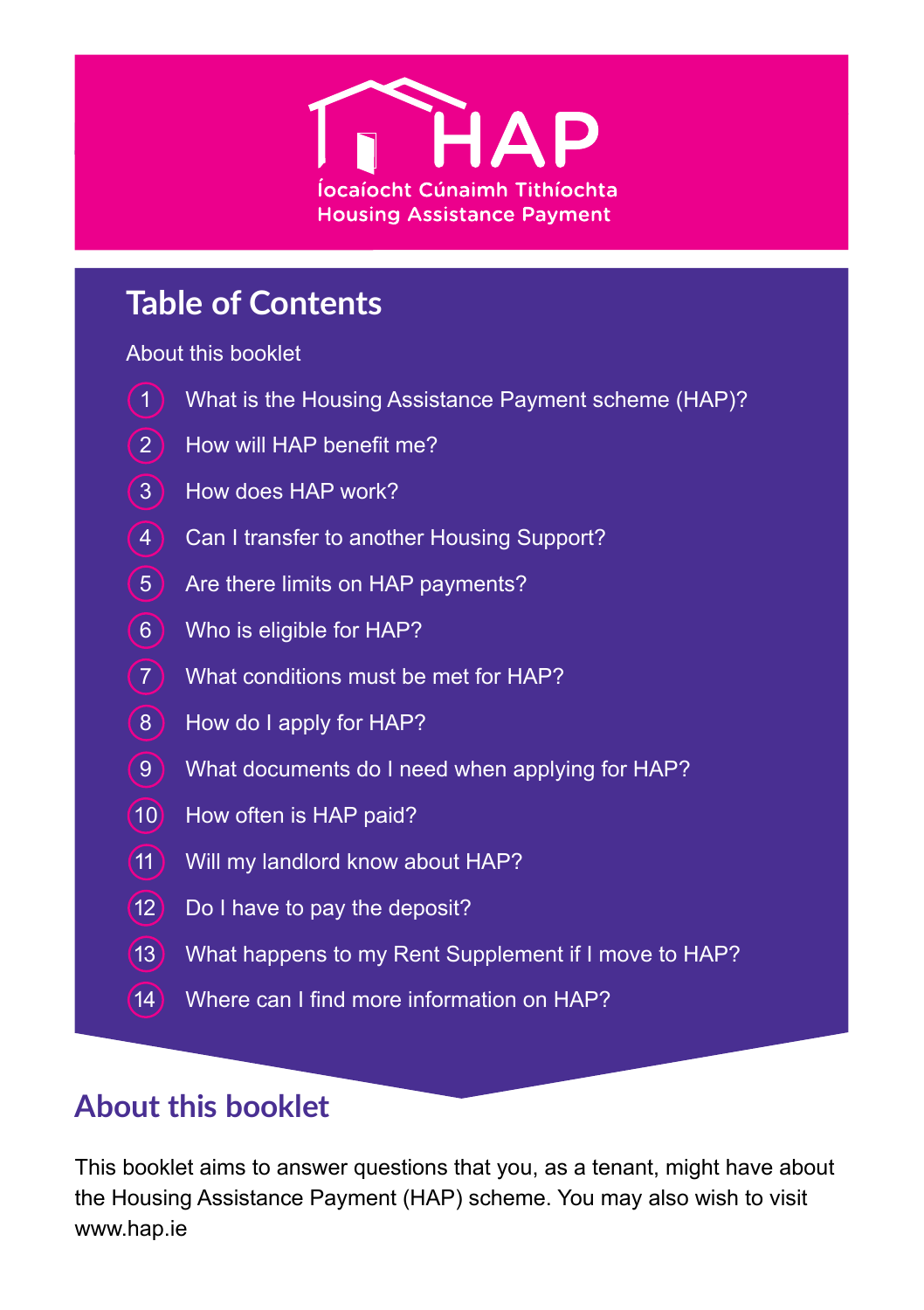# **Housing Assistance Payment (HAP)** Tenant Information Booklet



Your questions answered

### **What is the Housing Assistance Payment scheme (HAP)? 1**

Housing Assistance Payment (HAP) is a form of social housing support provided by all local authorities. Under HAP, local authorities can provide housing assistance to households with a long-term housing need, including many long-term Rent Supplement recipients.

HAP simplifies the current system of housing supports. It also allows households that get full-time work to remain in the scheme. If you are eligible and approved for HAP, your local authority will make a monthly payment to your landlord, subject to rent limits and conditions, on your behalf. In return, you pay a contribution towards your rent to the local authority. This 'rent contribution' is based on your household income. It is calculated in the same way as the rent paid by a tenant of a local authority owned property.

# **How will HAP benefit me? 2**

HAP will:

- Allow recipients to work full-time, while still receiving housing support.
- The rent contribution payable by the HAP recipient will be based on the 'differential rent scheme' for their local authority. This scheme links the rent contribution a household must pay to the household income and the ability to pay.
- <sup>l</sup> Help to improve standards of accommodation and to regulate the private rental sector. Local authorities will inspect the rental property to make sure that they meet the required standards.
- Allow HAP recipients to avail of other social housing supports and options, if they so choose.
- $\bullet$  Mean that local authorities will be the single point of contact for all social housing supports.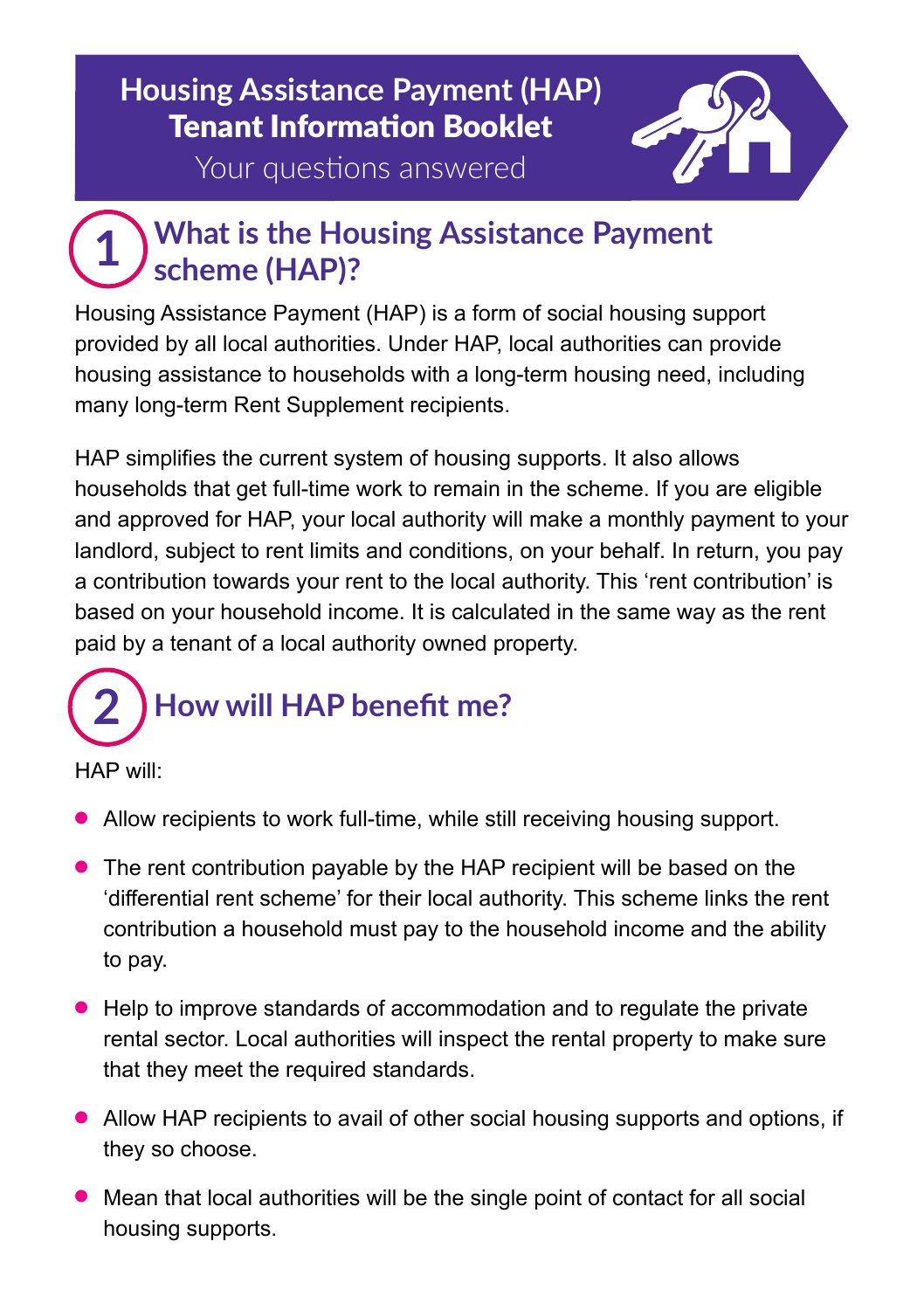

## **How does HAP work? 3**

- a) HAP recipients find their own accommodation in the private rented market. This accommodation should be within the HAP rent limits. These limits are based on the size of your household and the rental market in your area. Your local authority will let you know what the rent limits are.
- b) Your local authority will make a HAP payment directly to your landlord, on the last Wednesday of each month.
- c) Payment of HAP to your landlord is subject to certain terms and conditions. For example, you, as a HAP tenant, must pay your rent contribution to your local authority or HAP payments may be suspended and ultimately stopped.
- d) The earliest date from which your local authority will make HAP payments to your landlord is the date they receive a complete and valid HAP application form from you and your landlord. If you move into a property before this date, you will have to pay any rent due yourself. After agreeing a tenancy with your landlord, you need to return the valid and complete HAP application form to your local authority as soon as possible.
- e) Your local authority decides what level of differential rent you will be asked to pay and what level of HAP payment will be made to your landlord on your behalf. All local authorities use the services of the HAP Shared Services Centre, which is based in Limerick, to collect all differential rents from HAP tenants and to make all HAP rental payments to landlords.
- f) Your tenancy will be covered under the terms of the Residential Tenancies Act 2004 (RTA) (as amended). This means that the tenancy agreement is, or will be, between you and your landlord. The local authority is not your landlord. Your landlord is the person you made the rental agreement with and who the local authority pays the HAP payment to. You can find further information about this on the RTB website www.rtb.ie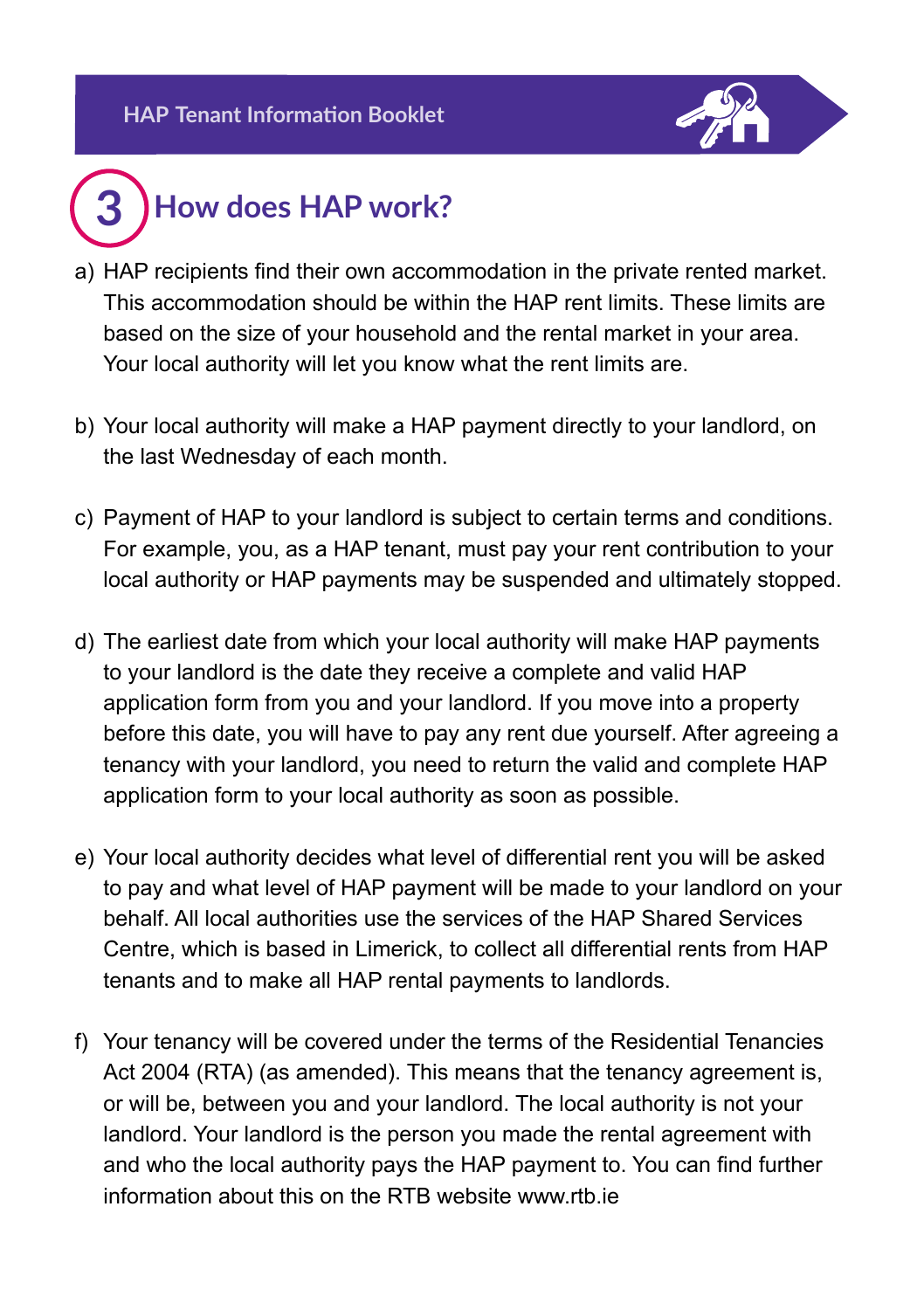## **HAP Tenant Information Booklet**



- g) Under HAP, you are allowed to work full time and continue to benefit from HAP. Payments to your landlord will continue. As your income increases, your rent contribution to the local authority will also increase. This occurs in the same way for local authority owned properties. You must notify the local authority immediately of any changes in your income.
- h) Your rent contribution will be paid by electronic means. If you are receiving social welfare payments paid through the post office, you will pay your rent contribution through the Household Budget Scheme. This will help you to make sure that your rent contribution is up to date.
- i) Your local authority will arrange to inspect your accommodation within eight months of the first HAP payment made to your landlord. This is to make sure that your accommodation meets the rental housing standards that apply to all privately rented properties.
- j) Once approved for HAP, the local authority will expect you to stay in the same property for at least two years. However, you may be able to apply to your local authority for a new HAP payment for another property sooner if your circumstances change. For example, if you receive a job offer in another area, or if your family changes in size and the property is no longer big enough. Your relationship as a tenant with your landlord, as provided for under the under the Residential Tenancies Act, is unaffected by this arrangement.

## **Can I transfer to another housing support? 4**

Yes. Any HAP recipient who wants to access other social housing supports, not through the current waiting list system, but through the transfer system operated by local authorities, can do so. Once in receipt of HAP, you can apply to transfer from HAP to other forms of social housing support such as local authority housing.

As a HAP recipient, your likelihood of getting a different form of Social Housing Support is not affected by accepting HAP.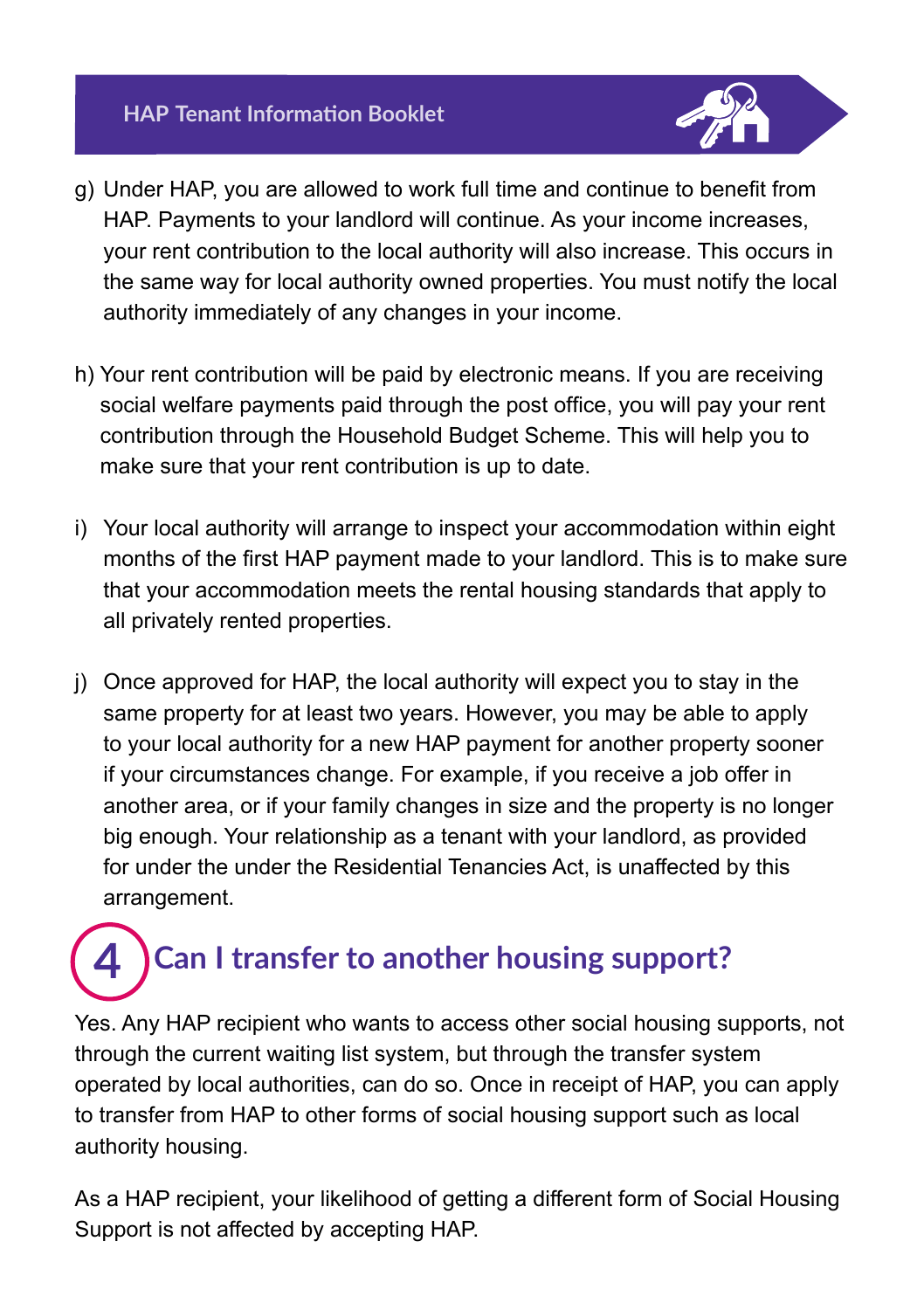

# **Are there limits on HAP payments? 5**

Yes. Under HAP legislation, limits for HAP payments are based on the number of people in a household and the rental market in the locality. However, local authorities have limited additional flexibility to exceed rent limits on a caseby-case basis. You can get further information on the limits that apply to accommodation suited to your household from your local authority.

**Who is eligible for HAP? 6**

To be eligible for HAP, you must first apply for and be approved for social housing support by your local authority. If your household is already on your local authority's housing list, you will be eligible for HAP. If you are on your local authority's housing list and currently in receipt of Rent Supplement, you will be eligible for HAP.

Rent Supplement will still be available from the Department of Social Protection for people who don't qualify for Social Housing Support – for example, someone who is temporarily unemployed. Normally, to get Rent Supplement, you need to show that you have been renting in the private sector for at least six months of the previous year and that you could afford your rent at the beginning of the tenancy. You may also qualify if you have received Rent Supplement at any time during the 12 months before applying.

## **What conditions must be met for HAP? 7**

For a local authority to make a HAP payment directly to your landlord on your behalf, you must meet the following conditions:

a) You must pay your weekly rent contribution to the local authority. If you don't pay this rent contribution, HAP payments to your landlord will be suspended or stopped.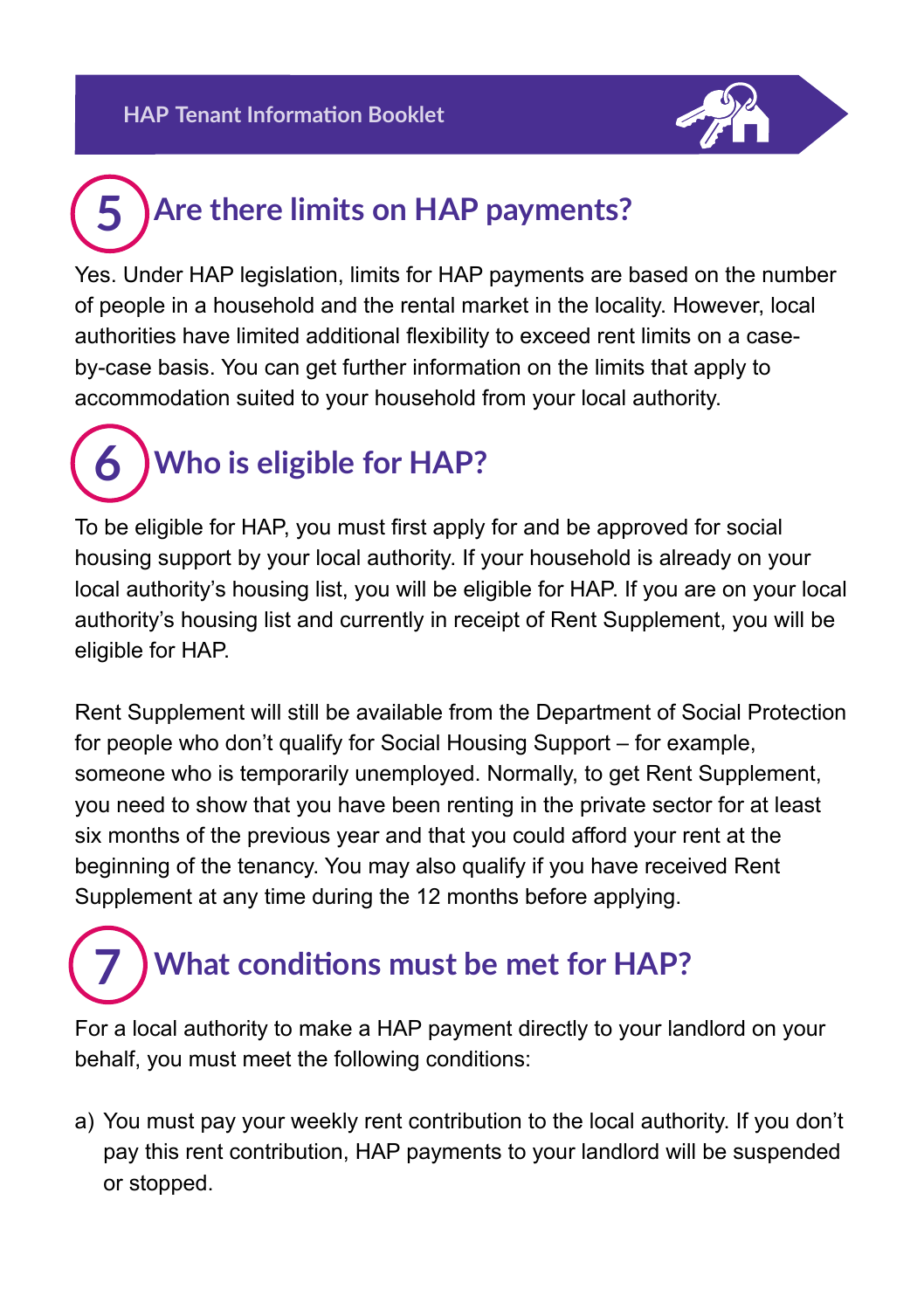

- b) You, or any member of your household, must not engage in antisocial behaviour.
- c) Your accommodation must meet the standards for rented accommodation. Your local authority will carry out an inspection to make sure the property meets these standards. This inspection will be arranged within eight months from the time the first HAP payment is made to your landlord.
- d) Your landlord must be tax compliant this means that the landlord's tax affairs must be in order and they must be able to supply evidence of tax compliance to the local authority.

Your local authority may not approve a HAP application if the accommodation is not suitable for your household's needs. You should also note that your local authority can decide not to make HAP payments in certain circumstances – for example, they could stop payments if a member of your household is engaged in antisocial behaviour.

# **How do I apply for HAP? 8**

Once you are qualified for social housing support, you are eligible to apply for HAP.

If you are already on your local authority's housing list, you can ask for the HAP application form and find your own accommodation. The HAP application form only needs to be filled in **after** you have found accommodation that suits you. This could be your existing accommodation if you are in receipt of Rent Supplement. If this is the case, you need to talk to your landlord as they need to agree to the terms and conditions of the HAP scheme.

If you have been receiving Rent Supplement for a significant period of time, the Department of Social Protection may ask you to contact your local authority about your social housing support qualification, and applying for HAP.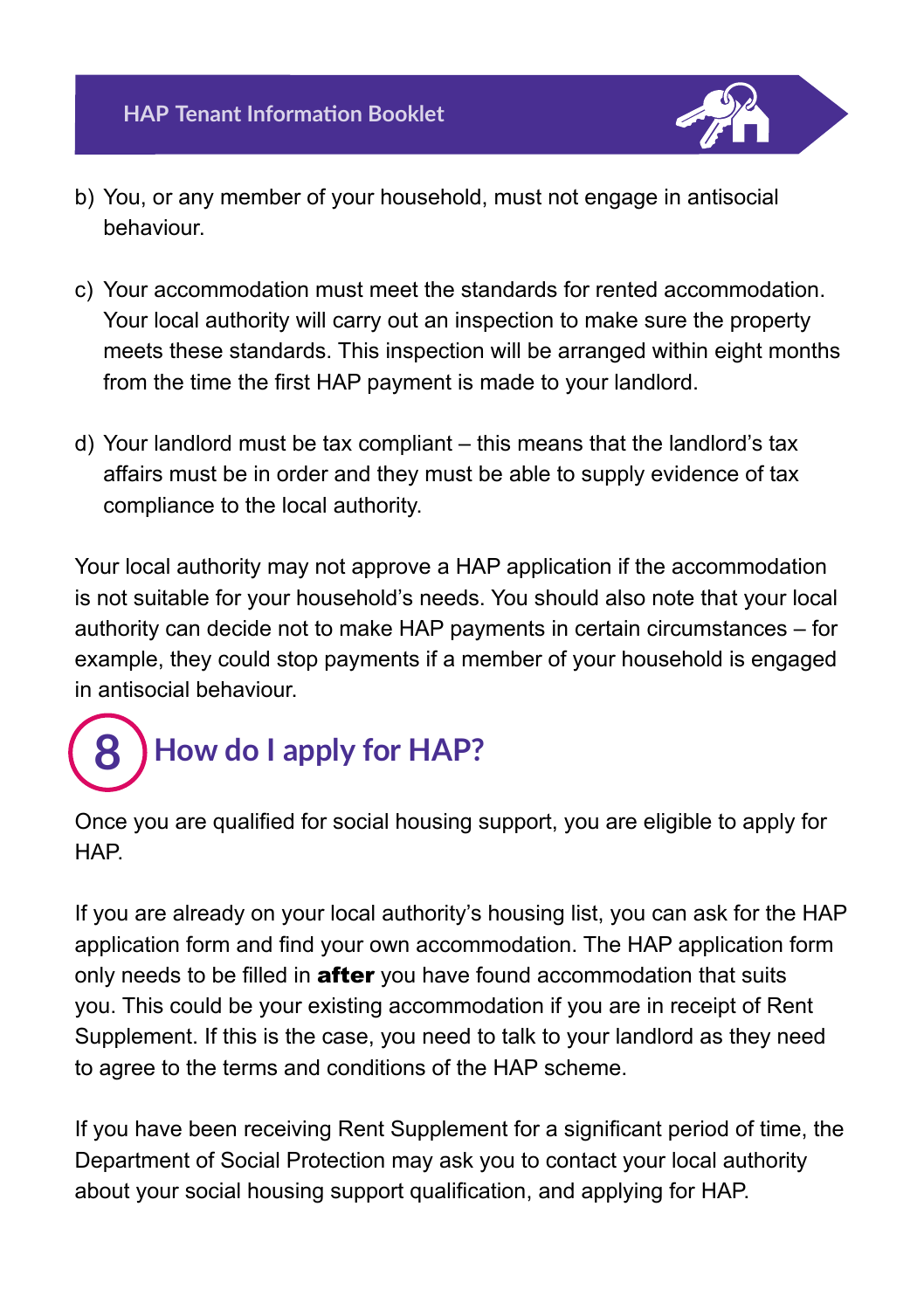

#### **What documents do I need when applying for HAP? 9**

If you are a new applicant for social housing support, you first need to fill out the Social Housing Support application form. You then need to send your completed form to your local authority along with all of the documents needed to assess your case. You will get a list of these documents on your local authority's Social Housing Support application form.

If you're approved for social housing support, or if you are already on your local authority's housing list, you will need to fill in the HAP application form. Both you and your landlord **must** sign this form. Most of the information on this form is about the accommodation, and the form also includes sections that your landlord needs to complete. The accommodation may be the property you are already living in if you are an existing Rent Supplement recipient, and your existing landlord agrees to enter the HAP scheme. A landlord may return their part of the HAP Application Form (Part B) with the relevant information separately to the local authority.

If your application is approved, you will sign a Rent Contribution Agreement with your local authority in the same way as others receiving social housing support. You may also be asked to provide a copy of the tenancy agreement with your landlord. Your landlord may also be asked to provide additional information – for example, evidence of their tax compliance.



Normally, a HAP payment will be made to your landlord on the last Wednesday of each month. This payment covers your stay in the property for that calendar month. The payment is subject to terms and conditions including rent limits, and that you pay your weekly rent contribution to your local authority.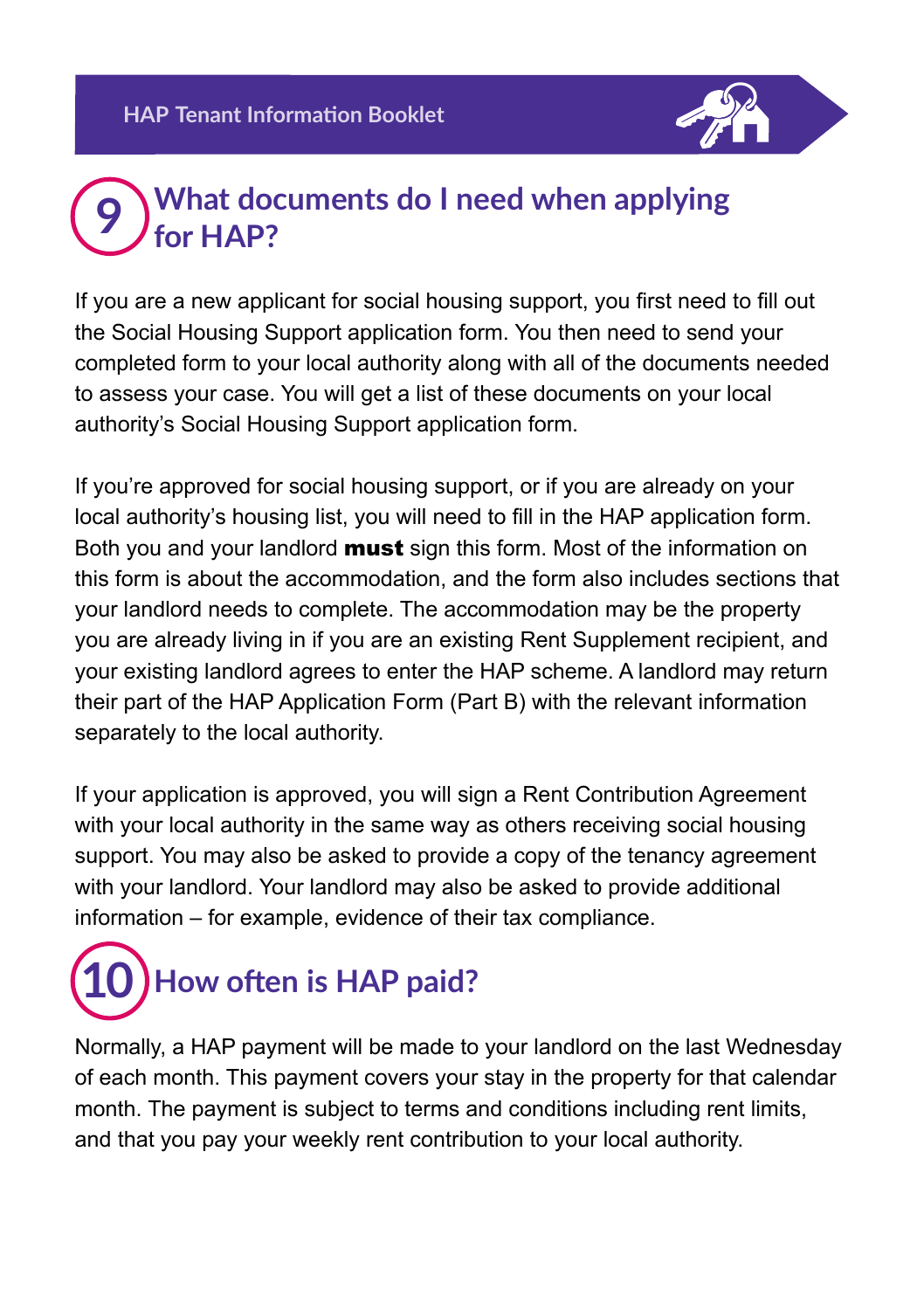

## **Will my landlord know about HAP? 11**

Many landlords will be aware of HAP, but if you would like to provide your landlord with more information about HAP, your local authority will give you an information booklet which you can give to your landlord. The booklet will explain how HAP works for landlords and outline the advantages of the scheme for them. These booklets and more general information on the scheme are available online at www.hap.ie



Yes. Under HAP, the local authority will not pay a deposit to your landlord. You will be responsible for paying the deposit yourself. In some circumstances, you may be eligible to apply for assistance from the Department of Social Protection to help with paying a deposit. This is subject to approval by the Department of Social Protection.

#### **What happens to my Rent Supplement if I move to HAP? 13**

If you enter the HAP scheme, your Rent Supplement payments will stop once your application for HAP has been approved. Both you, as tenant, and your landlord will be written to at this point to clearly explain the process.

The Department of Social Protection will continue to pay Rent Supplement to tenants who don't qualify for social housing support - for example, someone who loses income through temporary unemployment. When they return to work, there is no longer a need for support.